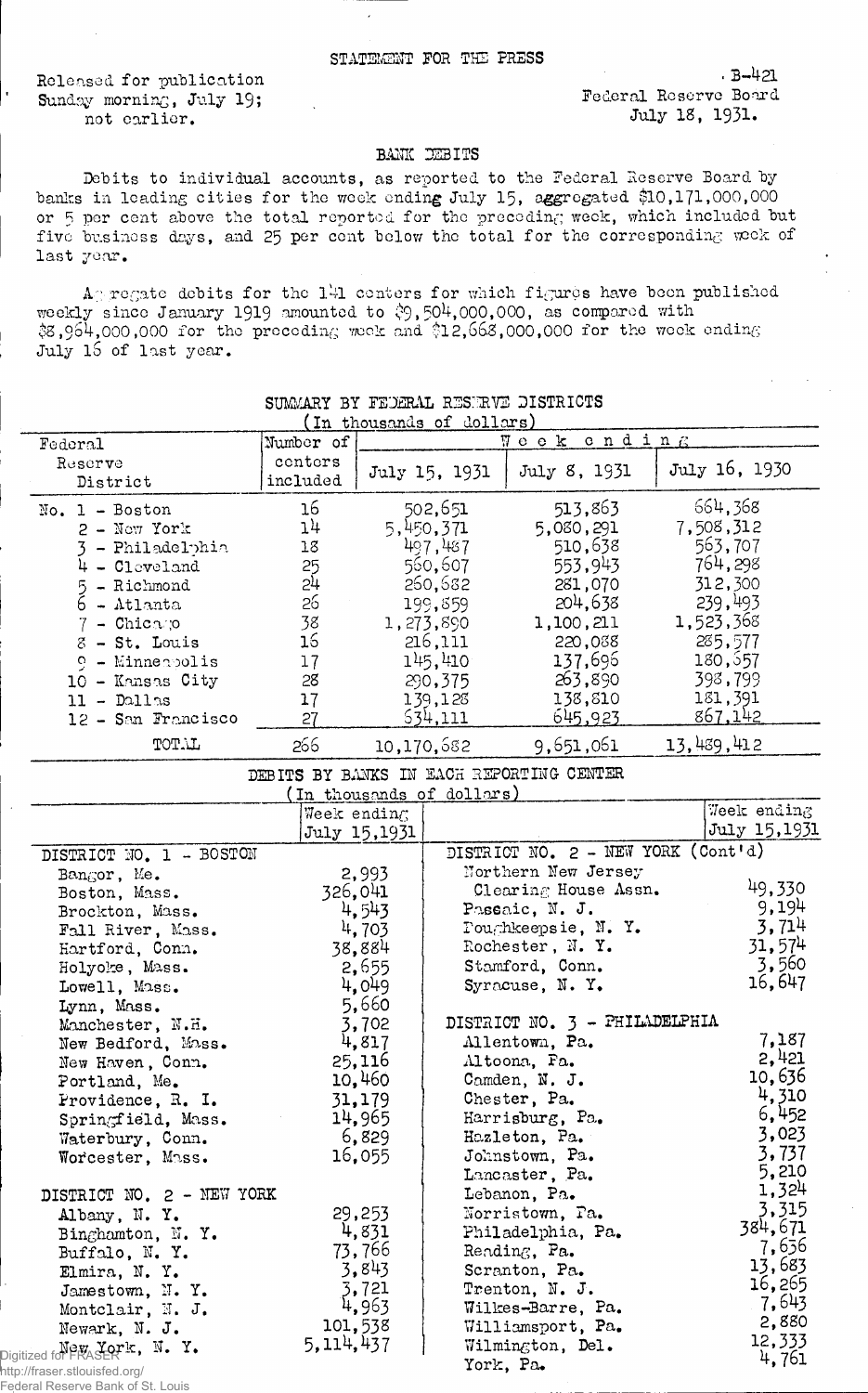DEBITS BY BAMS IN EACH REPORTING- CENTER

|                                     | (In thousands of dollars) | $B-421a$                            |                |
|-------------------------------------|---------------------------|-------------------------------------|----------------|
|                                     | Week ending               |                                     | Week ending    |
|                                     | July 15, 1931             |                                     | July 15, 1931  |
| DISTRICT NO. 4 - CLEVELAND          |                           | DISTRICT NO. $6$ - ATLANTA (Cont'd) |                |
| Akron, Ohio                         | 18,092                    | Elberton, Ga.                       | 155            |
| Butler, Pa.                         | 1,988                     | Hattiesburg, Miss.                  | 1,211          |
| Canton, Ohio                        | 8,522                     | Jackson, Miss.                      | 3,827          |
| Cincinnati, Ohio                    | 76,358                    | Jacksonville, Fla.                  | 13,428         |
| Cleveland, Ohio                     | 147,554                   | Knoxville, Tenn.                    | 5,522          |
| Columbus, Ohio                      | 34,025                    | Macon, Ga.                          | 3,097          |
| Dayton, Ohio                        | 17,817                    | Meridian, Miss.                     | 1,453          |
| Erie, Pa.                           | 7,056                     | Miami, Fla.                         | 3,252          |
| Franklin, Pa.                       | 869                       | Mobile, Ala.                        | 6,494          |
| Greensburg, Pa.                     | 2,085                     | Montgomery, Ala.                    | 3,598          |
| Hamilton, Chio                      | 2,324                     | Nashville, Tenn.                    | 16,348         |
| Homestead, Pa.                      | 829                       | Newnan, Ga.                         | 397            |
| Lexington, Ky.                      | 4,743                     | New Orleans, La.                    | 54,278         |
| Lima, Ohio                          | 2,612                     | Pensacola, Fla.                     | 1,452          |
| Lorain, Ohio                        | 1,251                     | Savannah, Ga.                       | 7,659          |
| Middletown, Ohio                    | 1,884                     | Tampa, Fla.                         | 5,547          |
| Oil City, Pa.                       | 2,748                     | Valdosta, Ga.                       | 717<br>1,046   |
| Pittsburgh, Pa.                     | 165,912                   | Vicksburg, Miss.                    |                |
| Springfield, Ohio                   | 4,443                     |                                     |                |
| Steubenville, Ohio                  | 2,297                     | DISTRICT NO. 7 - CHICAGO            | 858            |
| Toledo, Ohio                        | 32,198<br>2,249           | Adrian, Mich.<br>Aurora, Ill.       | 3,393          |
| Warren, Ohio<br>Wheeling, W. Va.    | 7.849                     | Battle Creek, Mich.                 | 4,677          |
| Youngstown, Ohio                    | 12,585                    | Bay City, Mich.                     | 2,292          |
| Zanesville, Ohio                    | 2,317                     | Bloomington, Ill.                   | 2,702          |
|                                     |                           | Cedar Rapids, Ia.                   | 9,355          |
| DISTRICT NO. 5 - RICHMOND           |                           | Charpaign-Urbana, Ill.              | 2,523          |
| Asheville, N. C.                    | 2,743                     | Chicago, Ill.                       | 830,176        |
| Baltimore, Md.                      | 86,446                    | Danville, Ill.                      | 2,833          |
| Charleston, S. C.                   | 4,142                     | Davenport, Ia.                      | 10,730         |
| Charleston, W. Va.                  | 8,919                     | Decatur, Ill.                       | 3,626          |
| Charlotte, N. C.                    | 9,964                     | Des Moines, Iowa                    | 18,466         |
| Columbia, S. C.                     | 3,618                     | Detroit, Mich.                      | 153.105        |
| Cumberland, Md.                     | 2,826                     | Dubuque, Iowa                       | 3,223          |
| Danville, Va.                       | 2,045                     | Flint, Mich.                        | 6,937          |
| Durham, N. C.                       | 5,157                     | Fort Wayne, Ind.                    | 8,929          |
| Greensboro, N. C.                   | 3,495                     | Gary, Ind.                          | 3,740          |
| Greenville, S. C.                   | 3,591                     | Grand Rapids, Mich.                 | 15,379         |
| Hagerstown, Md.                     | 2,028                     | Green Bay, Wis.                     | 2,785          |
| Huntington, W. Va.                  | 3,895                     | Hammond, Ind.                       | 2,242          |
| Lynchburg, Va.                      | 5,078                     | Indianapolis, Ind.                  | 43,527         |
| Newport News, Va.                   | 2,625                     | Jackson, Mich.                      | 4,258          |
| Norfolk, Va.                        | 11,583                    | Kalamazoo, Mich.                    | 4,720          |
| Portsmouth, Va.                     | 1,040                     | Lansing, Mich.                      | 4,905<br>2,120 |
| Raleigh, N.C.                       | 4,282                     | Mason City, Iowa                    | 61,643         |
| Richmond, Va.                       | 26,331                    | Milwaukee, Wis.                     |                |
| Roanoke, Va.                        | 5,790<br>2,406            | Molimo, Ill.                        | 1,664          |
| Spartanburg, S. C.                  | $-52,752$                 | Muscatine, Iowa                     | 1,166          |
| Washington, D. C.                   | 2,287                     | Oshkosh, Wis.                       | 2,895          |
| Wilmington, N. C.                   | 7,639                     | Peoria, Ill.                        | 10,964         |
| Winston-Salem, N. C.                |                           | Rockford, Ill.                      | 5,418          |
|                                     |                           | Saginaw, Mich.                      | 4,366          |
| DISTRICT NO. 6 - ATLANTA            |                           | Sheboygan, Wis.                     | 3,370          |
| Albany, Ga.                         | 714                       | Sioux City, Iowa                    | 10,658         |
| Atlanta, Ga.                        | 30,053                    | South Bend, Ind.                    | 8,158          |
| Augusta, Ga.                        | 4,229                     | Springfield, Ill.                   | 7,132<br>5,412 |
| Birmingham, Ala.                    | 21,940                    | Terre Haute, Ind.                   | 3,543          |
| Brunswick, Ga.                      | 575                       | Waterloo, Iowa                      |                |
| Chattanooga, Tenn.<br>Columbus, Ga. | 9,708<br>2,644            |                                     |                |
| Dothan, Ala.                        |                           |                                     |                |
|                                     | 515                       |                                     |                |

 $\hat{\boldsymbol{\beta}}$ 

Digitized for FRASER http://fraser.stlouisfed.org/ Federal Reserve Bank of St. Louis

 $\vdots$ 

i.

 $\hat{\mathbf{r}}$ 

 $\ddot{\phantom{0}}$